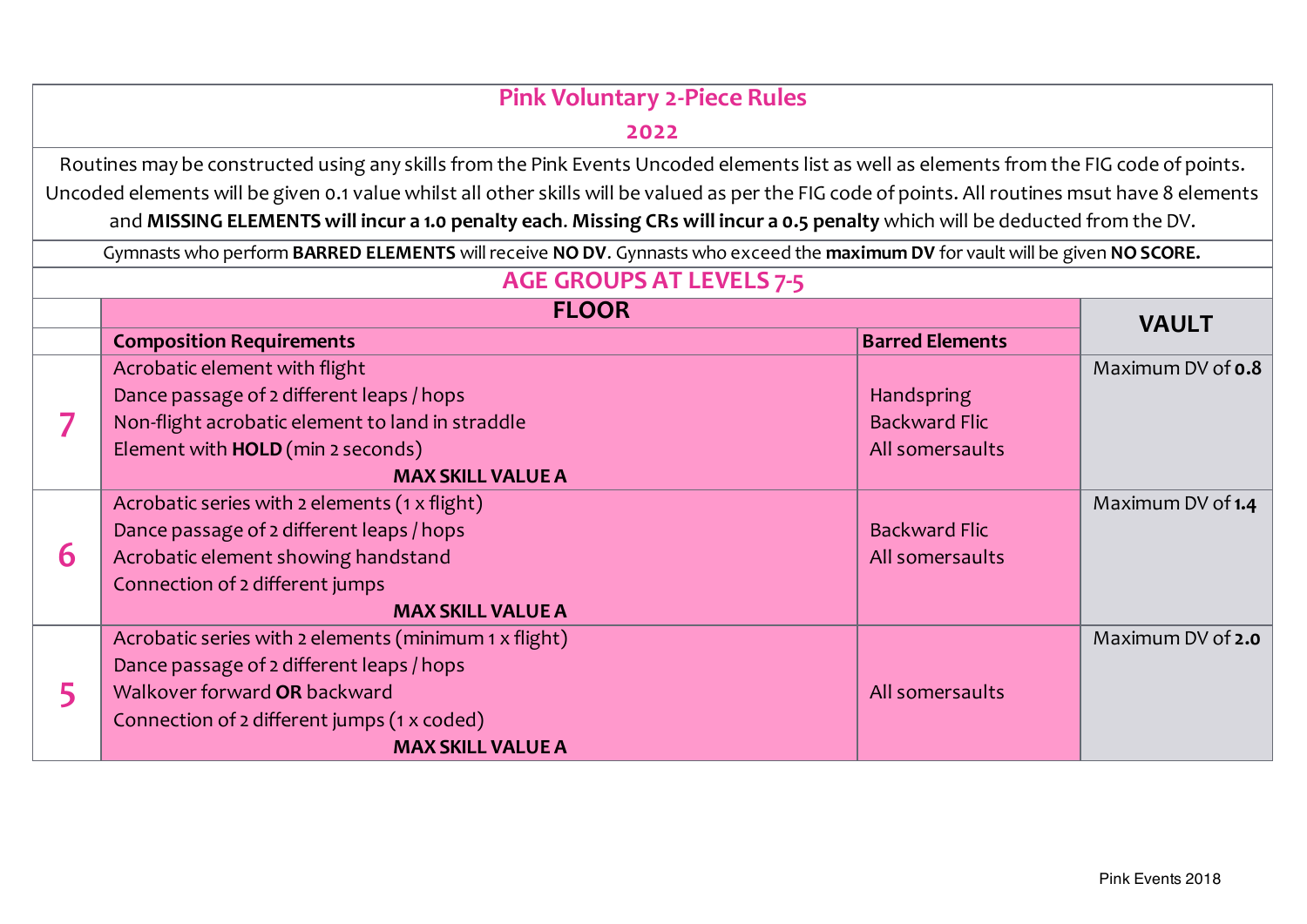| <b>Pink Voluntary 2-Piece Rules</b> |                                                                                                                                                  |                             |                   |
|-------------------------------------|--------------------------------------------------------------------------------------------------------------------------------------------------|-----------------------------|-------------------|
| 2022                                |                                                                                                                                                  |                             |                   |
|                                     | Routines may be constructed using any skills from the Pink Events Uncoded elements list as well as elements from the FIG code of points.         |                             |                   |
|                                     | Uncoded elements will be given 0.1 value whilst all other skills will be valued as per the FIG code of points. All routines msut have 8 elements |                             |                   |
|                                     | and MISSING ELEMENTS will incur a 1.0 penalty each. Missing CRs will incur a 0.5 penalty which will be deducted from the DV.                     |                             |                   |
|                                     | Gymnasts who perform BARRED ELEMENTS will receive NO DV. Gynnasts who exceed the maximum DV for vault will be given NO SCORE.                    |                             |                   |
|                                     | <b>AGE GROUPS AT LEVELS 4-1</b>                                                                                                                  |                             |                   |
|                                     | Acrobatic series backwards with 2 flight elements                                                                                                |                             | Maximum DV of 3.2 |
|                                     | Dance passage of 2 different leaps / hops (1x 180° cross or side split)                                                                          |                             |                   |
| 4                                   | Element with minimum 360° turn / spin                                                                                                            | <b>Backward Somersaults</b> |                   |
|                                     | Acrobatic element forward / side with flight                                                                                                     |                             |                   |
|                                     | <b>MAX SKILL VALUE B</b>                                                                                                                         |                             |                   |
|                                     | Acrobatic series <b>backwards</b> with 3 flight elements                                                                                         |                             | Maximum DV of 3.2 |
|                                     | Dance passage of 2 different coded leaps / hops (1x 180° cross/side split)                                                                       |                             |                   |
| 3                                   | Element with minimum 360° turn / spin                                                                                                            | <b>Straight Somersaults</b> |                   |
|                                     | Acrobatic series forward / side - 2 elements (1 x flight)                                                                                        |                             |                   |
|                                     | <b>MAX SKILL VALUE B</b>                                                                                                                         |                             |                   |
|                                     | Acro line with <b>backwards</b> salto                                                                                                            |                             | Maximum DV of 3.8 |
|                                     | Dance passage of 2 different coded leaps / hops (1x 180° cross/side split, 1 x B Value)                                                          |                             |                   |
| $\mathbf{2}$                        | Element with minimum 540° turn / spin                                                                                                            |                             |                   |
|                                     | Free cartwheel / front somersault                                                                                                                |                             |                   |
|                                     | <b>MAX SKILL VALUE B</b>                                                                                                                         |                             |                   |
|                                     | Acro line with salto in the straight position                                                                                                    |                             | Maximum DV of 5.0 |
|                                     | Dance passage of 2 different coded leaps / hops (1x 180° cross/side split, 1 x B Value)                                                          |                             |                   |
|                                     | Element with minimum 720° turn / spin                                                                                                            |                             |                   |
|                                     | Acro line with forward salto                                                                                                                     |                             |                   |
|                                     | <b>MAX SKILL VALUE C</b>                                                                                                                         |                             |                   |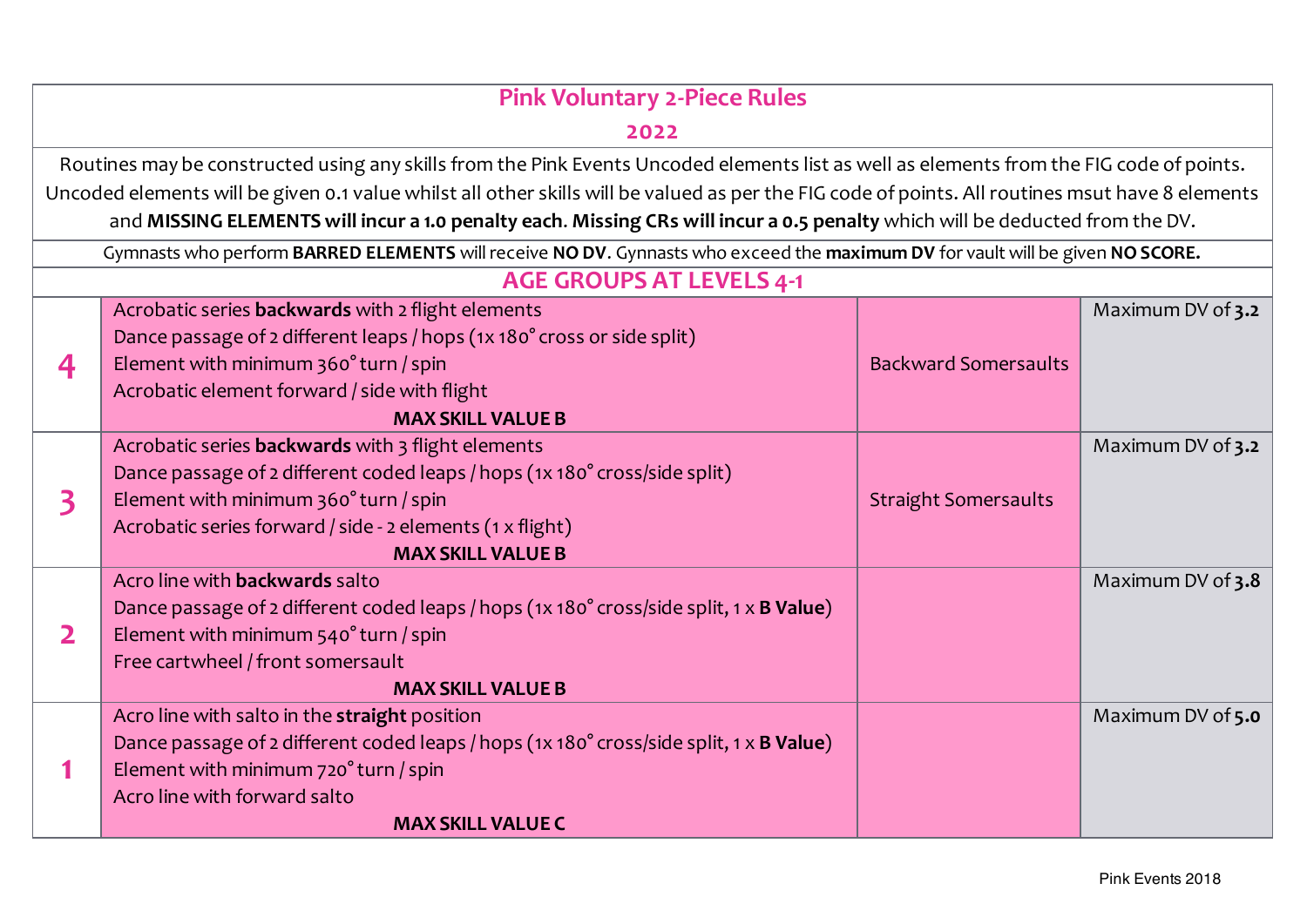| <b>Pink Voluntary 2-Piece Rules - BOYS</b> |                                                                                                                                                  |                        |                          |
|--------------------------------------------|--------------------------------------------------------------------------------------------------------------------------------------------------|------------------------|--------------------------|
| 2022                                       |                                                                                                                                                  |                        |                          |
|                                            | Routines may be constructed using any skills from the Pink Events Uncoded elements list as well as elements from the FIG code of points.         |                        |                          |
|                                            | Uncoded elements will be given 0.1 value whilst all other skills will be valued as per the FIG code of points. All routines msut have 8 elements |                        |                          |
|                                            | and MISSING ELEMENTS will incur a 1.0 penalty each. Missing CRs will incur a 0.5 penalty which will be deducted from the DV.                     |                        |                          |
|                                            | Gymnasts who perform BARRED ELEMENTS will receive NO DV. Gynnasts who exceed the maximum DV for vault will be given NO SCORE.                    |                        |                          |
|                                            | <b>FLOOR</b>                                                                                                                                     |                        |                          |
|                                            | <b>Composition Requirements</b>                                                                                                                  | <b>Barred Elements</b> | <b>VAULT</b>             |
|                                            | Acrobatic element with flight                                                                                                                    |                        | Maximum DV of <b>0.8</b> |
|                                            | Connection of 2 different jumps                                                                                                                  | Handspring             |                          |
|                                            | Non-flight acrobatic element to land in straddle                                                                                                 | <b>Backward Flic</b>   |                          |
|                                            | Mushroom, straddle lever OR pike lever HOLD (min 2 seconds)                                                                                      | All somersaults        |                          |
|                                            | <b>MAX SKILL VALUE A</b>                                                                                                                         |                        |                          |
|                                            | Acrobatic series with 2 elements (1 x flight)                                                                                                    |                        | Maximum DV of 1.4        |
|                                            | Connection of 2 different jumps (1 x min 180° turn)                                                                                              | <b>Backward Flic</b>   |                          |
| 6                                          | Acrobatic element showing handstand                                                                                                              | All somersaults        |                          |
|                                            | Mushroom, straddle lever OR pike lever HOLD (min 2 seconds)                                                                                      |                        |                          |
|                                            | <b>MAX SKILL VALUE A</b>                                                                                                                         |                        |                          |
|                                            | Acrobatic series with 2 elements (minimum 1 x flight)                                                                                            |                        | Maximum DV of 2.0        |
|                                            | Cross or side split HOLD (min 2 seconds)                                                                                                         |                        |                          |
|                                            | Walkover forward OR backward                                                                                                                     | All somersaults        |                          |
|                                            | Straddle lever headstand or Planche HOLD (min 2 seconds, legs optional)                                                                          |                        |                          |
|                                            | <b>MAX SKILL VALUE A</b>                                                                                                                         |                        |                          |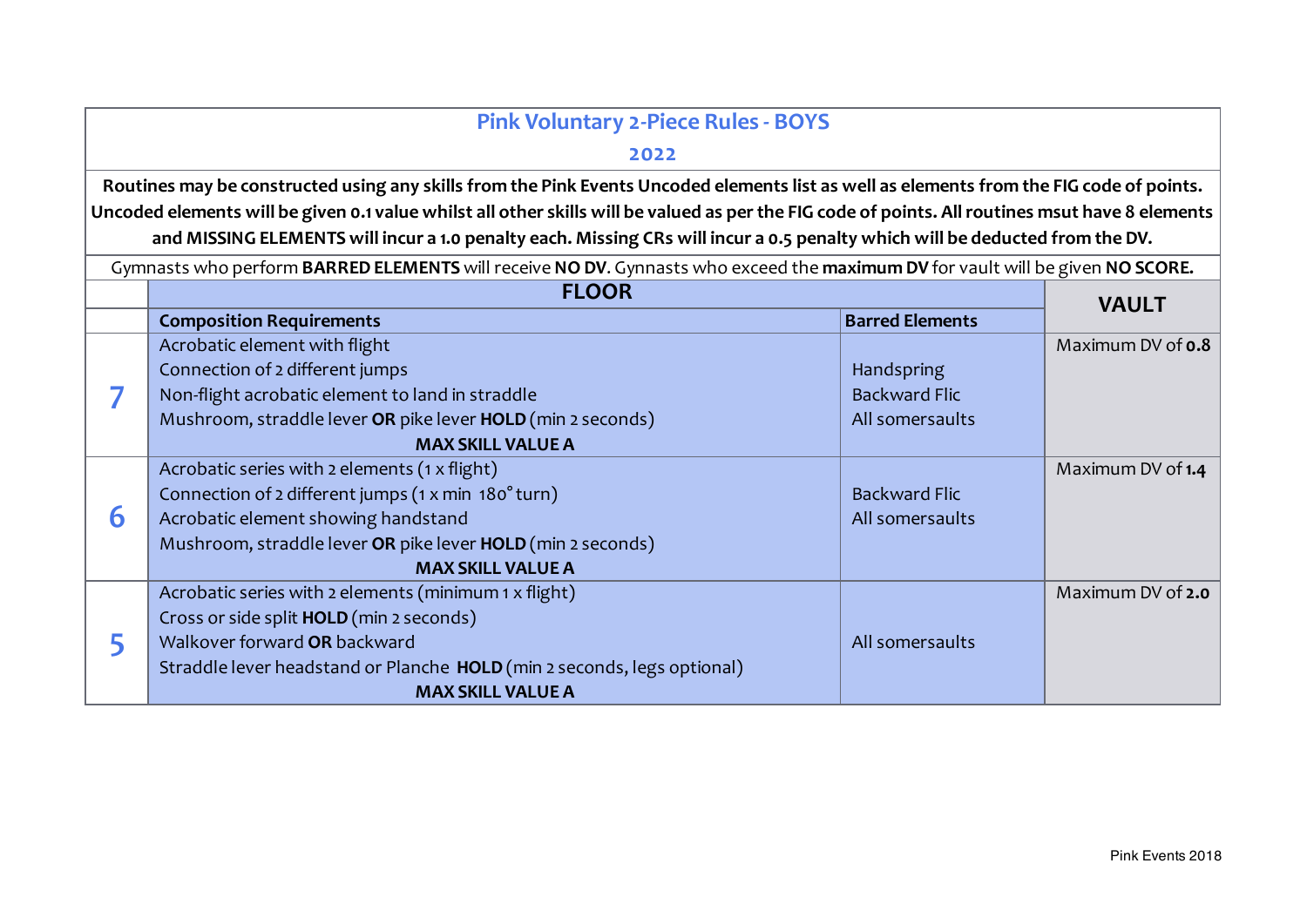| <b>Pink Voluntary 2-Piece Rules - BOYS</b> |                                                                                                                                                  |                             |                   |  |
|--------------------------------------------|--------------------------------------------------------------------------------------------------------------------------------------------------|-----------------------------|-------------------|--|
|                                            | 2022                                                                                                                                             |                             |                   |  |
|                                            | Routines may be constructed using any skills from the Pink Events Uncoded elements list as well as elements from the FIG code of points.         |                             |                   |  |
|                                            | Uncoded elements will be given 0.1 value whilst all other skills will be valued as per the FIG code of points. All routines msut have 8 elements |                             |                   |  |
|                                            | and MISSING ELEMENTS will incur a 1.0 penalty each. Missing CRs will incur a 0.5 penalty which will be deducted from the DV.                     |                             |                   |  |
|                                            | Gymnasts who perform BARRED ELEMENTS will receive NO DV. Gynnasts who exceed the maximum DV for vault will be given NO SCORE.                    |                             |                   |  |
|                                            | <b>AGE GROUPS AT LEVELS 4-1</b>                                                                                                                  |                             |                   |  |
|                                            | Acrobatic series backwards with 2 flight elements                                                                                                |                             | Maximum DV of 3.2 |  |
|                                            | Cross or side split HOLD (min 2 seconds)                                                                                                         |                             |                   |  |
| 4                                          | Straddle lever handstand or Planche HOLD (min 2 seconds, legs optional)                                                                          | <b>Backward Somersaults</b> |                   |  |
|                                            | Acrobatic element forward / side with flight                                                                                                     |                             |                   |  |
|                                            | <b>MAX SKILL VALUE B</b>                                                                                                                         |                             |                   |  |
|                                            | Acrobatic series <b>backwards</b> with 3 flight elements                                                                                         |                             | Maximum DV of 3.2 |  |
|                                            | Standing scale HOLD (min 2 seconds)                                                                                                              |                             |                   |  |
| 3                                          | Straddle lever handstand or Planche HOLD (min 2 seconds, legs optional)                                                                          | <b>Straight Somersaults</b> |                   |  |
|                                            | Acrobatic series forward / side - 2 elements (1 x flight)                                                                                        |                             |                   |  |
|                                            | <b>MAX SKILL VALUE B</b>                                                                                                                         |                             |                   |  |
|                                            | Acro line with <b>backwards</b> salto                                                                                                            |                             | Maximum DV of 3.8 |  |
|                                            | Standing scale with minimum 135° split HOLD (min 2 seconds)                                                                                      |                             |                   |  |
| 2                                          | Handstand pirouette (min 360° turn)<br>Free cartwheel / front somersault                                                                         |                             |                   |  |
|                                            | <b>MAX SKILL VALUE B</b>                                                                                                                         |                             |                   |  |
|                                            | Acro line with backwards salto straight                                                                                                          |                             | Maximum DV of 5.0 |  |
|                                            | Standing scale with minimum 360° split HOLD (min 2 seconds)                                                                                      |                             |                   |  |
|                                            | 2 circles of flair                                                                                                                               |                             |                   |  |
|                                            | Acro line with forward salto                                                                                                                     |                             |                   |  |
|                                            | <b>MAX SKILL VALUE C</b>                                                                                                                         |                             |                   |  |